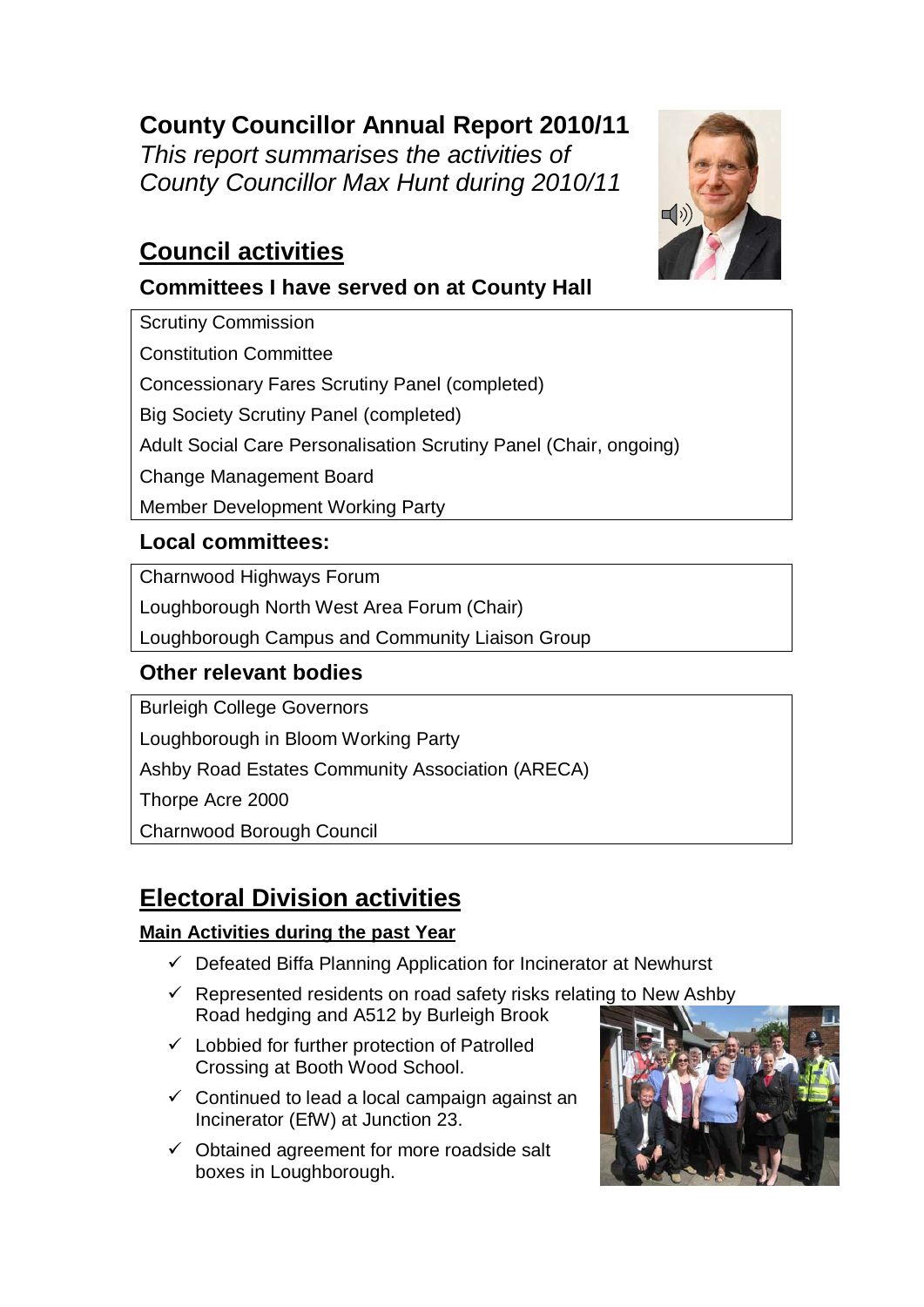- $\checkmark$  Commented on Cycle signage system for Loughborough.
- $\checkmark$  Pressed for intervention on AstraZeneca job losses.
- $\checkmark$  Contributed to plans for Charnwood Forest Regional Park
- $\checkmark$  Regular newsletters to residents and ward walks.
- $\checkmark$  School visits.
- $\checkmark$  See also my various public questions to Scrutiny Commission, Joint Health Commiittee and Full Council throughout year.

#### **Priorities for the immediate future are:**

- o See full public consultation on the West Loughborough Parking Study (dependent upon Highways & Transportation project) covering the Ashby Road Estate.
- o Greater protection for Garendon Park and countryside surrounding Loughborough.
- o More facilities for young people and to defend the youth service.



- o Deliver quality social care to older people.
- o See Loughborough win Regional Britain in Bloom
- o Fight the cuts proposed for voluntary organisations which are counterproductive.

#### **Matters raised personally in Scrutiny and Questions:**

#### **FULL COUNCIL: Matters raised in Questions:**

- 19/5/10 West Loughborough Parking
- 30/6/10 Local Transport Plan
- 22/9/10 Pupil Number, Protection of Bees, Voluntary Sector
- 1/12/10 Police Numbers, Commissioner, Crime & Big Society,
- 1/12/10 DfE Grant reduction
- 1/12/10 Right to Provide, Social Enterprises
- 23/2/2011 Redundancies in Schools, Academies
- 23/3/11 School Budgets; Care Packages; DFE Ready Reckoner
- 23/3/11 Police numbers

#### **SCRUTINY COMMISSION: Matters raised**

- 10/11/10 George Ward Community Centre Governance
- 15/12/11 Public Relations Contract

#### **JOINT HEALTH SCRUTINY COMMITTEE**

21/3/11 [Health service performance](http://politics.leics.gov.uk/ieListDocuments.aspx?CId=411&MId=3013&Ver=4)

#### **DEVELOPMENT CONTROL & REGULATORY BOARD**

15/10/2010 [Biffa Application: Newhurst Quarry](http://politics.leics.gov.uk/ieListDocuments.aspx?CId=144&MId=3131&Ver=4)

#### **Attended:**

Remembrance Sunday Service in Queens Park Holocaust Memorial Day Event